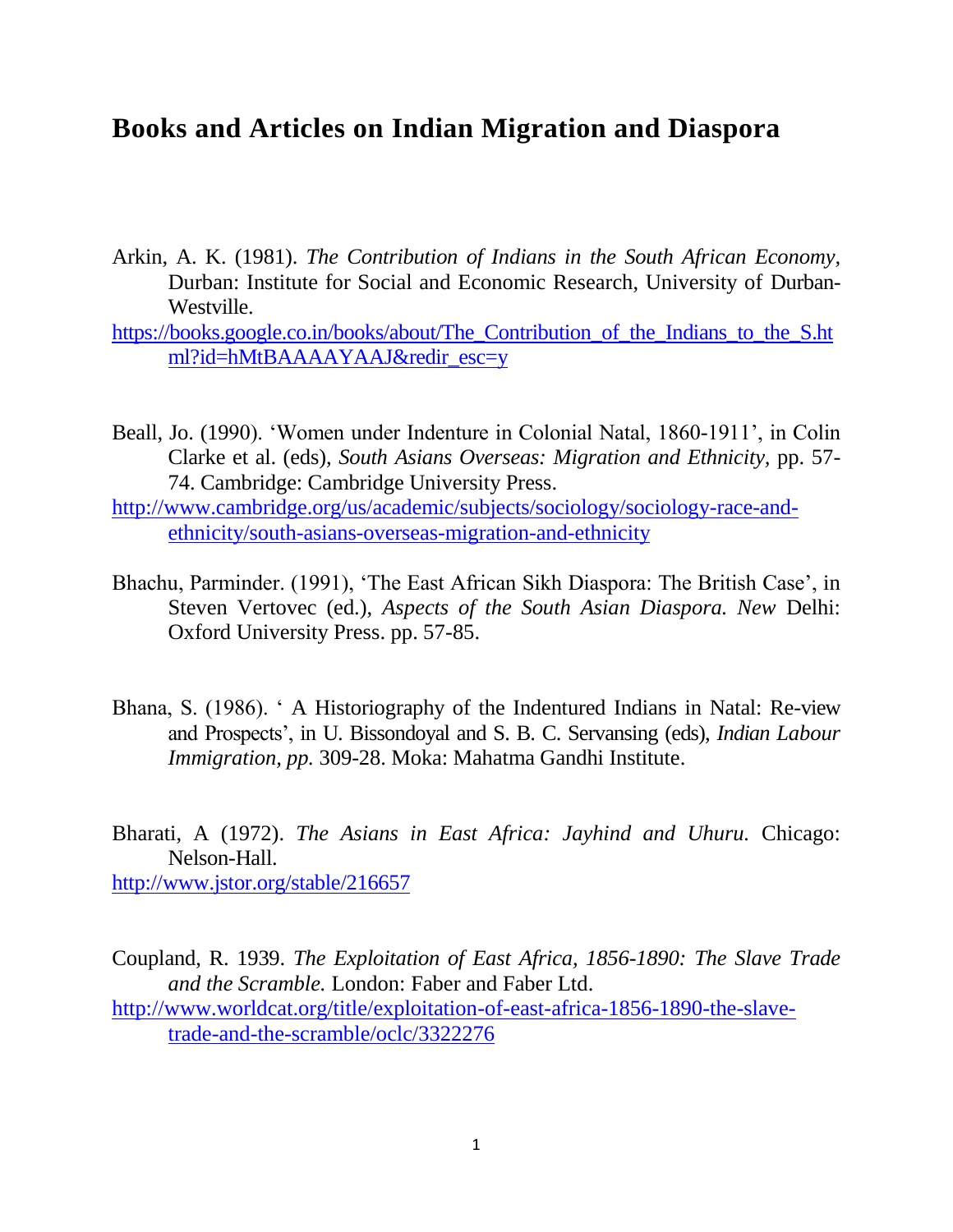Diesel, Alleyn and Patrick Maxwell. (1993), *Hinduism in Natal: A Brief Guide.*  Pietermaritzburg: University of Natal Press.

[https://books.google.co.in/books/about/Hinduism\\_in\\_Natal.html?id=qEkqAAAAY](https://books.google.co.in/books/about/Hinduism_in_Natal.html?id=qEkqAAAAYAAJ&redir_esc=y) [AAJ&redir\\_esc=y](https://books.google.co.in/books/about/Hinduism_in_Natal.html?id=qEkqAAAAYAAJ&redir_esc=y)

- Hookoomsing, Vinesh Y. (2003), ‗*Chota Bharat,* Mauritius: The Myth and the Reality', in Bhikhu Parekh, Gurharpal Singh, and Steven Vertovec (eds), *Culture and Economy in the Indian Diaspora.* London: Routledge, pp. 13- 32.
- [http://www.cairn-int.info/article-E\\_REMI\\_222\\_0179--bhikhu-parekh-gurharpal](http://www.cairn-int.info/article-E_REMI_222_0179--bhikhu-parekh-gurharpal-singh-steven.htm)[singh-steven.htm](http://www.cairn-int.info/article-E_REMI_222_0179--bhikhu-parekh-gurharpal-singh-steven.htm)
- Jain, Prakash, C(1999). *Indians in South Africa: Political Economy of Race Relations.* New Delhi: Kalinga Publications. <http://www.worldcat.org/identities/lccn-n89113590/>
- Kuper, H. 1960. *Indian People in Natal.* Pietermaritzburg: Natal University Press.
- Lemon, Anthony (1990) 'The political position of Indians in South Africa' in Colin Clarke et al. (eds) *South Asians overseas: migration and ethnicity*, Cambridge: Cambridge University Press, 131–63
- [http://www.cambridge.org/us/academic/subjects/sociology/sociology-race-and](http://www.cambridge.org/us/academic/subjects/sociology/sociology-race-and-ethnicity/south-asians-overseas-migration-and-ethnicity)[ethnicity/south-asians-overseas-migration-and-ethnicity](http://www.cambridge.org/us/academic/subjects/sociology/sociology-race-and-ethnicity/south-asians-overseas-migration-and-ethnicity)

Mangat, J. S (1969). *A History of the Asians in East Africa, 1886-1945.* Oxford: Clarendon Press.

<http://www.amazon.com/History-Asians-East-Africa-1886-1945/dp/B00FSJVMT6>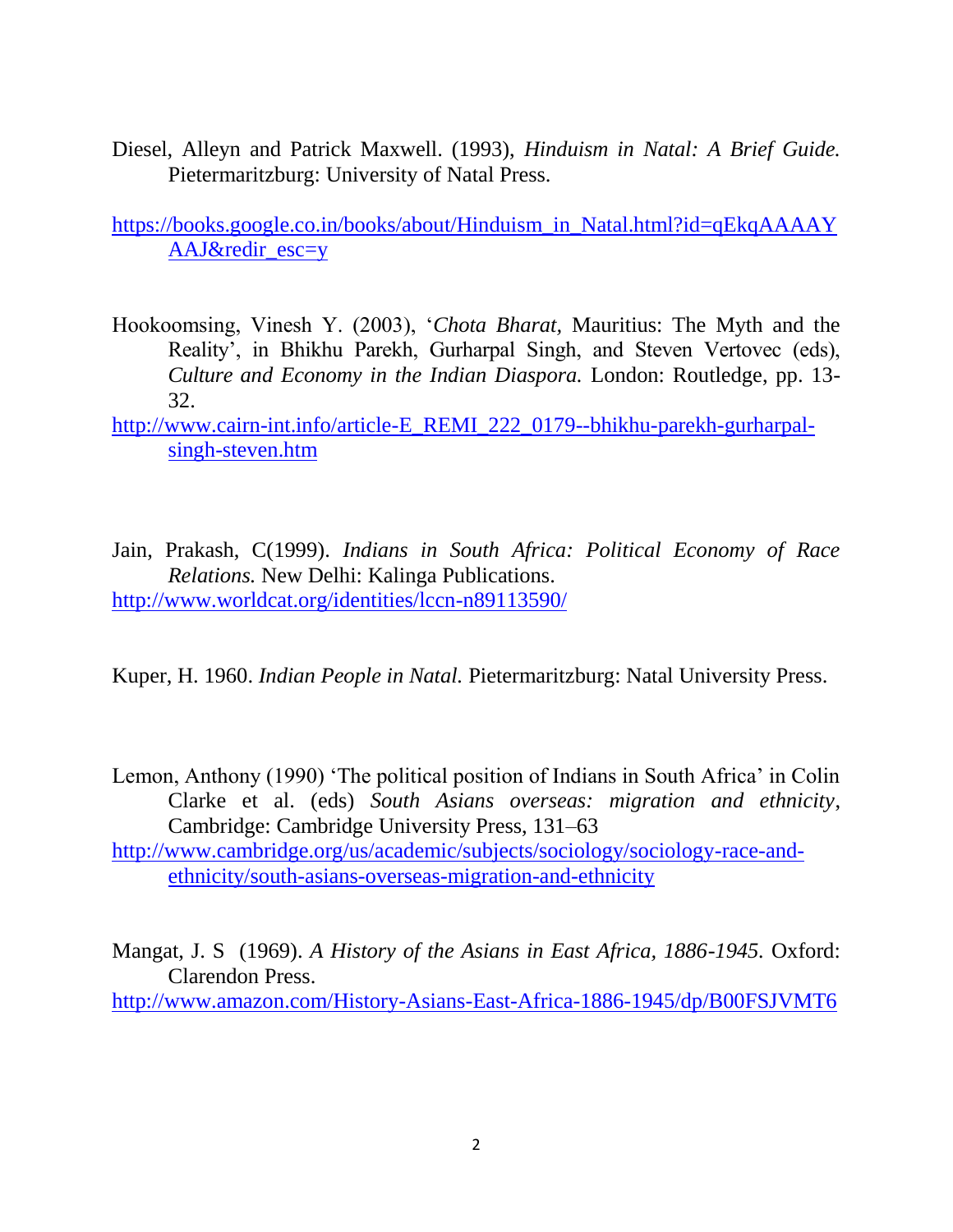- Morris, H. S (1968). *The Indians in Uganda.* Chicago: University of Chicago Press. <http://catalogue.nla.gov.au/Record/974720>
- Narain, I. 1962. *The Politics of Racialism: A Study of the Indian Minority in South Africa Down to the GANDHI-Smuts Agreement.* Agra: Shiva Lal Agarwala and Co. (P) Ltd.
- [http://www.worldcat.org/title/politics-of-racialism-a-study-of-the-indian-minority](http://www.worldcat.org/title/politics-of-racialism-a-study-of-the-indian-minority-in-south-africa-down-to-the-gandhi-smuts-agreement/oclc/904377)[in-south-africa-down-to-the-gandhi-smuts-agreement/oclc/904377](http://www.worldcat.org/title/politics-of-racialism-a-study-of-the-indian-minority-in-south-africa-down-to-the-gandhi-smuts-agreement/oclc/904377)
- Nath, D. 1970. *A History of Indians in Guyana.* London: Published by the Author.

[https://books.google.co.in/books/about/A\\_history\\_of\\_Indians\\_in\\_Guyana.html?id=](https://books.google.co.in/books/about/A_history_of_Indians_in_Guyana.html?id=VGULAQAAIAAJ) [VGULAQAAIAAJ](https://books.google.co.in/books/about/A_history_of_Indians_in_Guyana.html?id=VGULAQAAIAAJ)

- Pillay, B. 1976. *British Indians in the Transvaal: Trade Politics and Imperial Relations, 1885-1906.* London: Longman Group Ltd. [http://www.biblio.com/book/british-indians-transvaal-trade-politics](http://www.biblio.com/book/british-indians-transvaal-trade-politics-imperial/d/211233104)[imperial/d/211233104](http://www.biblio.com/book/british-indians-transvaal-trade-politics-imperial/d/211233104)
- Pillay, G. J. (1996) *The Indian South Africans: A Contemporary Profile.*  Princetown: Owen Burgess Publishers.

Ramchandani, R. R (1976). *Uganda Asians: The End of an Enterprise.* Bombay: United

Asia Publications.

[https://books.google.co.in/books/about/Uganda\\_Asians.html?id=roByAAAAMAAJ&redi](https://books.google.co.in/books/about/Uganda_Asians.html?id=roByAAAAMAAJ&redir_esc=y)

[r\\_esc=y](https://books.google.co.in/books/about/Uganda_Asians.html?id=roByAAAAMAAJ&redir_esc=y)

- Robinson, Vaughan (1995) 'The migration of East African Asians to the UK' in Robin Cohen (ed.) *The Cambridge survey of world migration*, Cambridge: Cambridge University Press, 331–6
- [http://www.cambridge.org/us/academic/subjects/sociology/demography-social](http://www.cambridge.org/us/academic/subjects/sociology/demography-social-statistics/cambridge-survey-world-migration)[statistics/cambridge-survey-world-migration](http://www.cambridge.org/us/academic/subjects/sociology/demography-social-statistics/cambridge-survey-world-migration)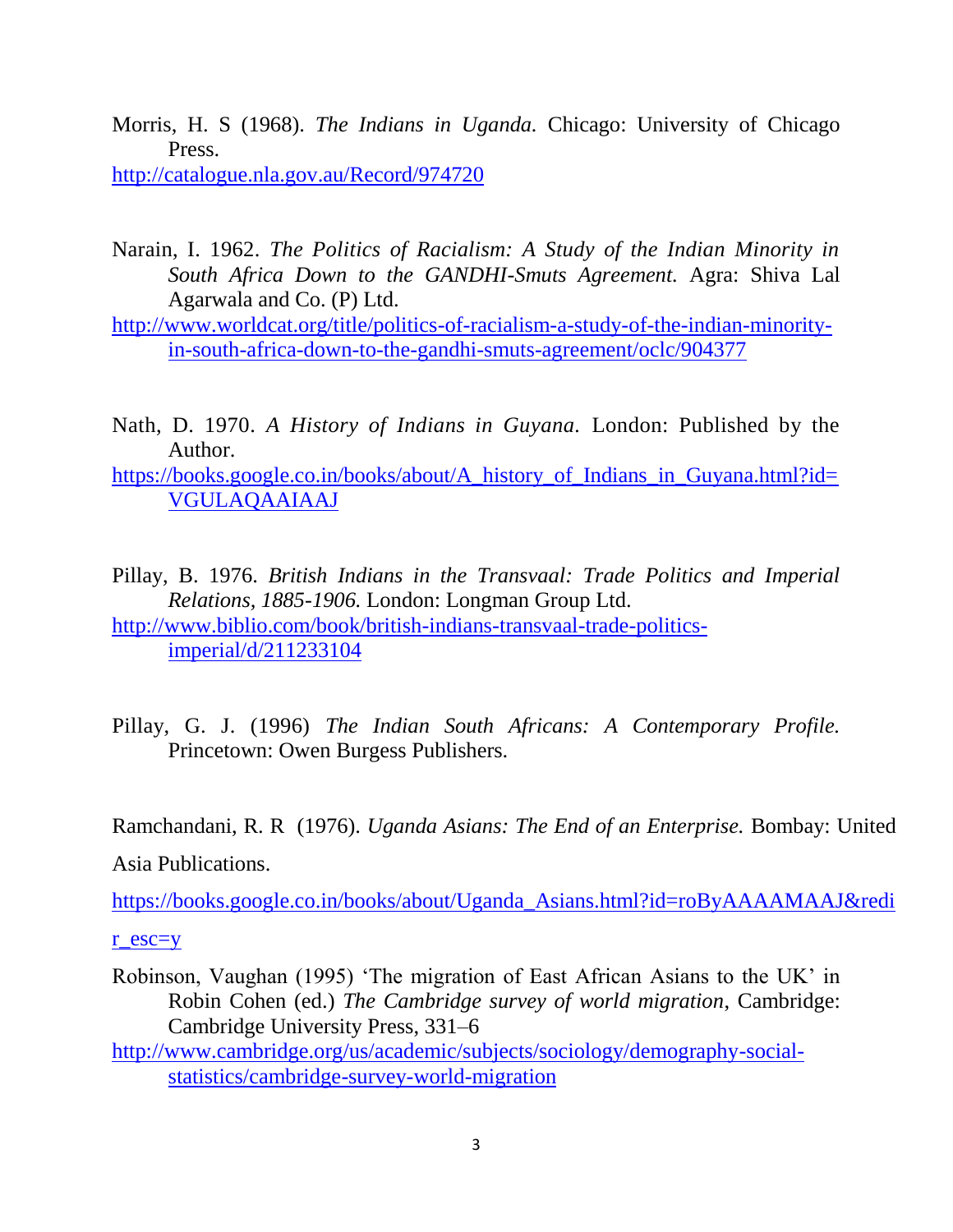Speckmann, J. D. 1965. *Marriage and Kinship among the Indians in Suriname.*  Netherlands: Van Gorcum & Co.

[http://www.worldcat.org/title/marriage-and-kinship-among-the-indians-in](http://www.worldcat.org/title/marriage-and-kinship-among-the-indians-in-surinam/oclc/611029)[surinam/oclc/611029](http://www.worldcat.org/title/marriage-and-kinship-among-the-indians-in-surinam/oclc/611029)

- Baumann, Martin. (1998), 'Sustaining "Little Indian": Hindu Diasporas in Europe', in G. Ter Haar (ed.), *Strangers and Sojourners: Religious Communities in the Diaspora.* Leuven: Peters, pp. 95-132.
- Jayaram, N. (2003), 'The Politics of "Cultural Renaissance" among Indo--Trinidadians', in Bhikhu Parekh, Gurharpal Singh, and Steven Vertovec (eds), *Culture and Economy in the Indian Diaspora.* London and New York: Routledge, pp. 123-41.

[http://www.cairn-int.info/article-E\\_REMI\\_222\\_0179--bhikhu-parekh-gurharpal](http://www.cairn-int.info/article-E_REMI_222_0179--bhikhu-parekh-gurharpal-singh-steven.htm)[singh-steven.htm](http://www.cairn-int.info/article-E_REMI_222_0179--bhikhu-parekh-gurharpal-singh-steven.htm)

Jayaram. N. (2006), "The Metamorphosis of Caste among Trinidad Hindus', *Contributions to Indian Sociology,* 40(2): 143-73. http://cis.sagepub.com/content/40/2/143.refs

Peter van der Veer (ed.) *Nation and migration: the politics of space in the South Asian diaspora*, Philadelphia: University of Pennsylvania Press, 93– 131 [https://books.google.co.in/books/about/Nation\\_and\\_Migration.html?id=bvTHlLRZ](https://books.google.co.in/books/about/Nation_and_Migration.html?id=bvTHlLRZL8UC) [L8UC](https://books.google.co.in/books/about/Nation_and_Migration.html?id=bvTHlLRZL8UC)

Mustapha, Nasser. (2004), 'The Influence of Indian Islam on the Fundamentalist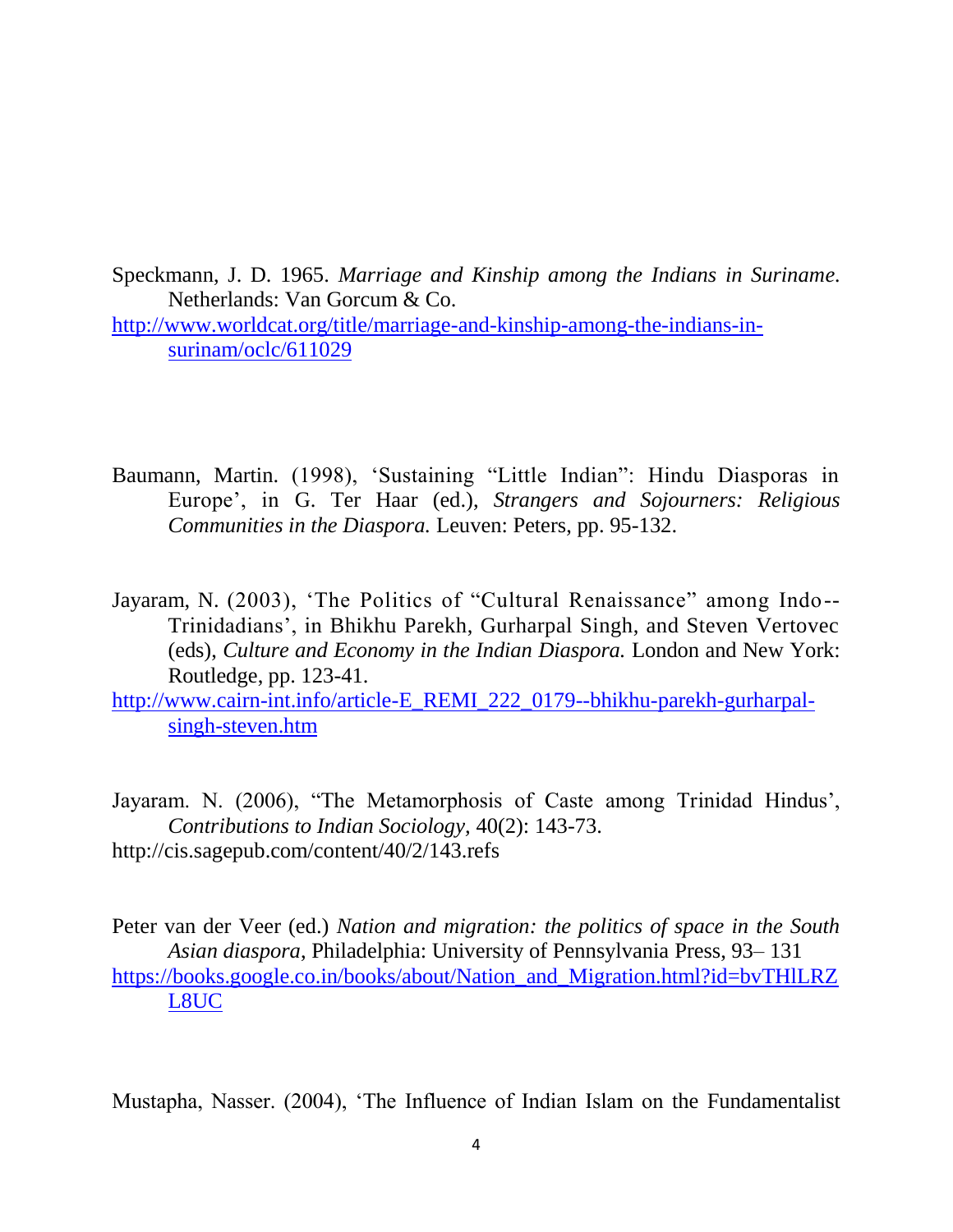Trends in Trinidad and Tobago', in N. Jayaram (ed.), *The Indian Diaspora: Dynamics of Migration.* New Delhi: Sage Publications, pp. 127-46. [https://books.google.co.in/books?id=Dxlv5MFgEAEC&pg=PA42&lpg=PA42&dq](https://books.google.co.in/books?id=Dxlv5MFgEAEC&pg=PA42&lpg=PA42&dq=N.+Jayaram+(ed.),+The+Indian+Diaspora:+Dynamics+of+Migration.+New+Delhi:+Sage+Publications&sourc) [=N.+Jayaram+\(ed.\),+The+Indian+Diaspora:+Dynamics+of+Migration.+Ne](https://books.google.co.in/books?id=Dxlv5MFgEAEC&pg=PA42&lpg=PA42&dq=N.+Jayaram+(ed.),+The+Indian+Diaspora:+Dynamics+of+Migration.+New+Delhi:+Sage+Publications&sourc)

[w+Delhi:+Sage+Publications&sourc](https://books.google.co.in/books?id=Dxlv5MFgEAEC&pg=PA42&lpg=PA42&dq=N.+Jayaram+(ed.),+The+Indian+Diaspora:+Dynamics+of+Migration.+New+Delhi:+Sage+Publications&sourc)

Niranjana, Tejaswini. (2006), *Mobilizing India: Women, Music, and Migration between India and Trinidad.* Durham: Duke University Press. <http://www.lindenwood.edu/jigs/docs/volume1Issue1/bookReviews/149-150.pdf>

- Vertovec, Steven (1995) 'Indian indentured migration to the Caribbean' in Robin Cohen (ed.) *The Cambridge survey of world migration*, Cambridge: Cambridge University Press, 57–62
- [http://www.cambridge.org/us/academic/subjects/sociology/demography-social](http://www.cambridge.org/us/academic/subjects/sociology/demography-social-statistics/cambridge-survey-world-migration)[statistics/cambridge-survey-world-migration](http://www.cambridge.org/us/academic/subjects/sociology/demography-social-statistics/cambridge-survey-world-migration)

Vertovec, Steven. (1992), *Hindu Trinidad: Religion, Ethnicity and Socio-economic Change.* London: Macmillan. <http://trove.nla.gov.au/work/21071251?q&versionId=25083506>

Vertovec, Steven. (1996), "Official" and "Popular" Hinduism in the Caribbean: Historical and Contemporary Trends in Surinam, Trinidad and Guyana', in David Dabydeen and Brinsley Samaroo (eds), *Across the Dark Waters: Ethnicity and Indian Identity in the Caribbean.* London: Macmillan, pp. 108-30.

<http://www.transcomm.ox.ac.uk/wwwroot/drsteve.htm>

Chadney, James G. (1984) *The Sikhs of Vancouver*, New York: AMS Press

https://books.google.co.in/books/about/The Sikhs of Vancouver.html?id= Ao0lAAAAMAAJ&redir\_esc=y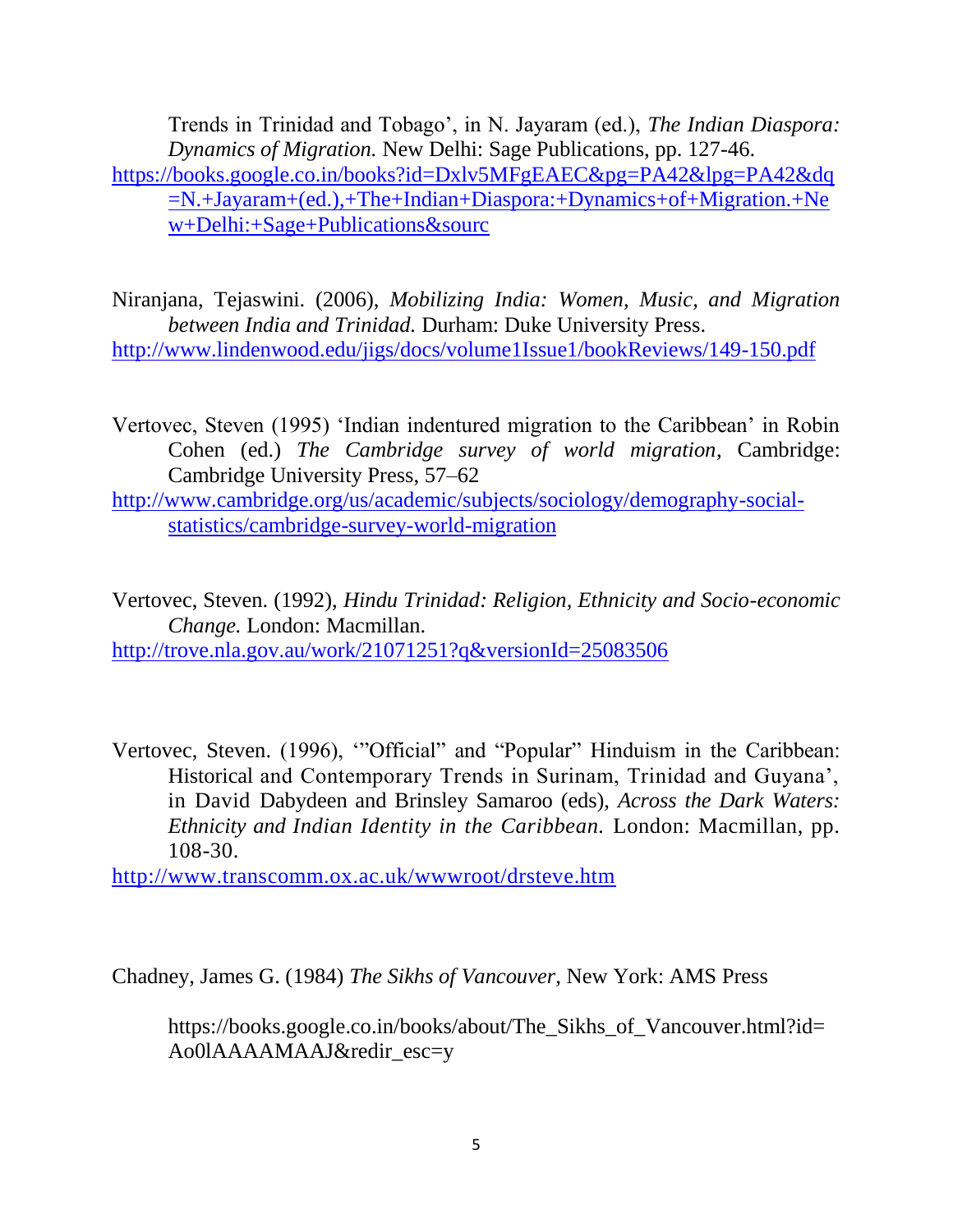- Fisher, Maxine. (1980), *The Indians of New York City: A Study of Immigrants from India and Pakistan.* Colombia, MO: South Asia Books.
- Maira, Sunaina. (2002), *Desis in the House: Indian American Youth Culture in New York City.* Philadelphia: Temple University Press. http://www.temple.edu/tempress/titles/1522\_reg.html
- Rudrappa, Sharmila. (2004), *Ethnic Routes to Becoming American: Indian Immigrants and the Cultures of Citizenship. Princeton, NJ: Rutgers University* Press.

[http://www.amazon.com/Ethnic-Routes-Becoming-American-](http://www.amazon.com/Ethnic-Routes-Becoming-American-Citizenship/dp/0813533716)[Citizenship/dp/0813533716](http://www.amazon.com/Ethnic-Routes-Becoming-American-Citizenship/dp/0813533716)

Sahay, Anjali. (2009). *Indian Diaspora in the United States: Brain Drain Or Gain?* Lanham: Lexington Books.

<http://grfdt.com/PublicationDetails.aspx?Type=Book%20Review&TabId=22>

Saran, P (1985). *Asian Indian Experience in the United States.* New Delhi: Vikas Publishing House.

<http://www.grfdt.com/PublicationDetails.aspx?Type=Book%20Review&TabId=3>

- Shankar, Lavina Dhingra and Rajni Srikanth (eds). (1998), *A Part, Yet Apart: South Asians in North America.* Philadelphia: Temple University Press.
- Abraham, Margaret. (2000), *Speaking the Unspeakable: Marital Violence among South Asian Immigrants in the United States.* Princeton, NJ: Rutgers University Press.

[http://www.amazon.in/Speaking-Unspeakable-Marital-Violence-](http://www.amazon.in/Speaking-Unspeakable-Marital-Violence-Immigrants/dp/0813527937)[Immigrants/dp/0813527937](http://www.amazon.in/Speaking-Unspeakable-Marital-Violence-Immigrants/dp/0813527937)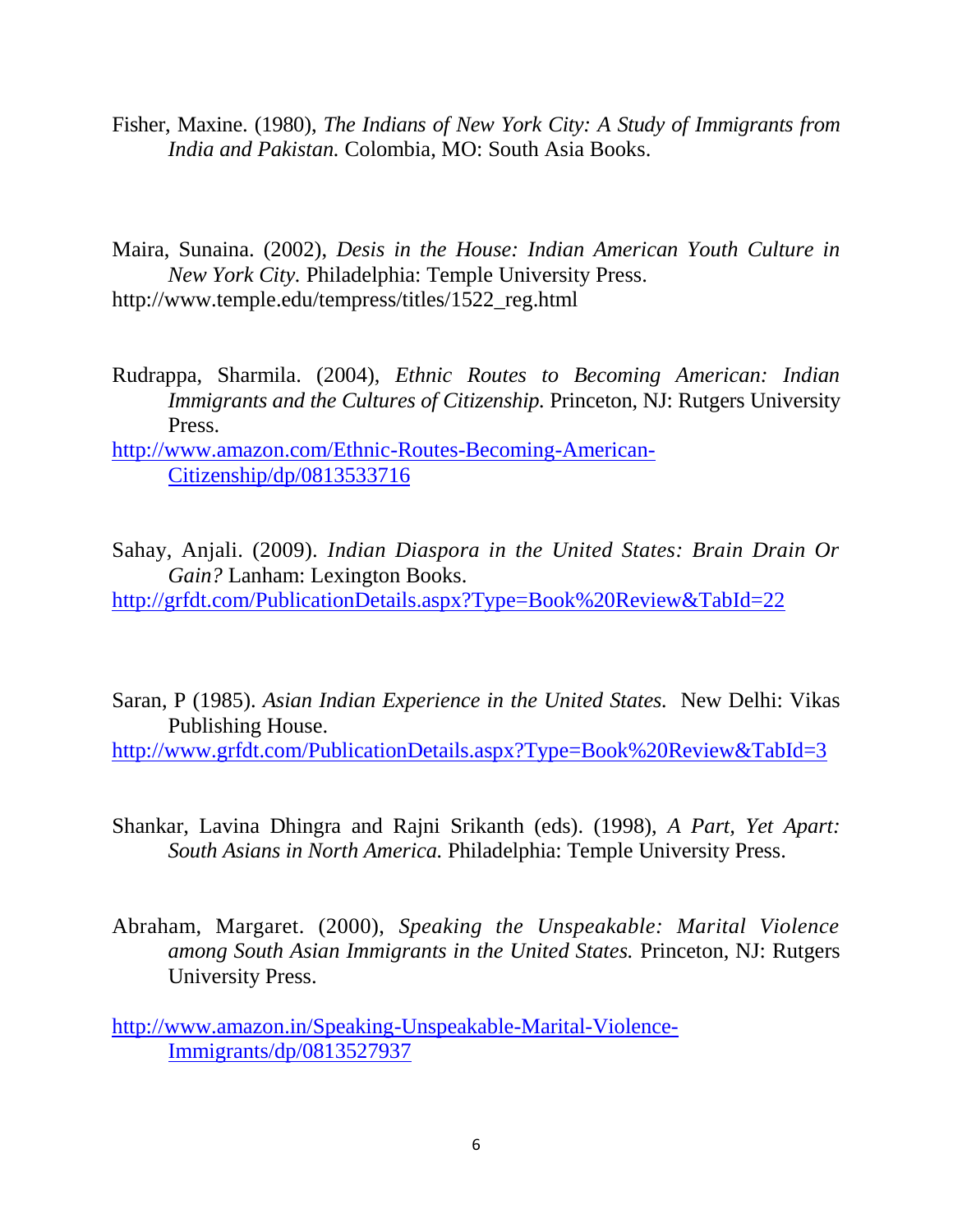Andrews, E. J. L. (1933). *Indian Labour in Rangoon.* Calcutta: Oxford University Press.

<http://www.worldcat.org/title/indian-labour-in-rangoon/oclc/5962399>

Assayag, Jacques and Veronique Benei. (2003). *At Home in Diaspora: South Asian Scholars and the West.* New Delhi: Permanent Black.

[https://books.google.co.in/books?id=Khl4WtRdkuUC&pg=PR8&lpg=PR8&dq=A](https://books.google.co.in/books?id=Khl4WtRdkuUC&pg=PR8&lpg=PR8&dq=Assayag,+Jacques+and+Veronique+Benei.+(2003).+At+Home+in+Diaspora:+South+Asian+Scholars+and+the+West.&source=bl&ots=AMMJ9hDSag&) [ssayag,+Jacques+and+Veronique+Benei.+\(2003\).+At+Home+in+Diaspora:](https://books.google.co.in/books?id=Khl4WtRdkuUC&pg=PR8&lpg=PR8&dq=Assayag,+Jacques+and+Veronique+Benei.+(2003).+At+Home+in+Diaspora:+South+Asian+Scholars+and+the+West.&source=bl&ots=AMMJ9hDSag&) [+South+Asian+Scholars+and+the+West.&source=bl&ots=AMMJ9hDSag&](https://books.google.co.in/books?id=Khl4WtRdkuUC&pg=PR8&lpg=PR8&dq=Assayag,+Jacques+and+Veronique+Benei.+(2003).+At+Home+in+Diaspora:+South+Asian+Scholars+and+the+West.&source=bl&ots=AMMJ9hDSag&)

Baumann, Martin. (1995), 'Conceptualising Diaspora: The Preservation of Religious Identity in Foreign Parts, Exemplified by Hindu Communities Outside India', *Temenos, Vol,* 31, pp. 19-35. <http://ojs.tsv.fi/index.php/temenos/article/view/6033>

Chakravarti, N. R. (1971). *The Indian Minority in Burma: The Rise and Decline of an Immigrant Community.* London: Oxford University Press.

Clarke, Colin et al. (1990) *South Asians overseas: migration and ethnicity*, Cambridge: Cambridge University Press [http://www.cambridge.org/us/academic/subjects/sociology/sociology-race-and](http://www.cambridge.org/us/academic/subjects/sociology/sociology-race-and-ethnicity/south-asians-overseas-migration-and-ethnicity)[ethnicity/south-asians-overseas-migration-and-ethnicity](http://www.cambridge.org/us/academic/subjects/sociology/sociology-race-and-ethnicity/south-asians-overseas-migration-and-ethnicity)

Dasgupta, Shamita Das (ed.). (1998), *A Patchwork Shawl: Chronicles of South Asian Women in America.* New Brunswick: Rutgers University Press.

Dhaliwal, Amarpal K. (1994) 'Introduction: the traveling nation: India and its Diaspora', *Socialist Review*, 24 (4), 1–11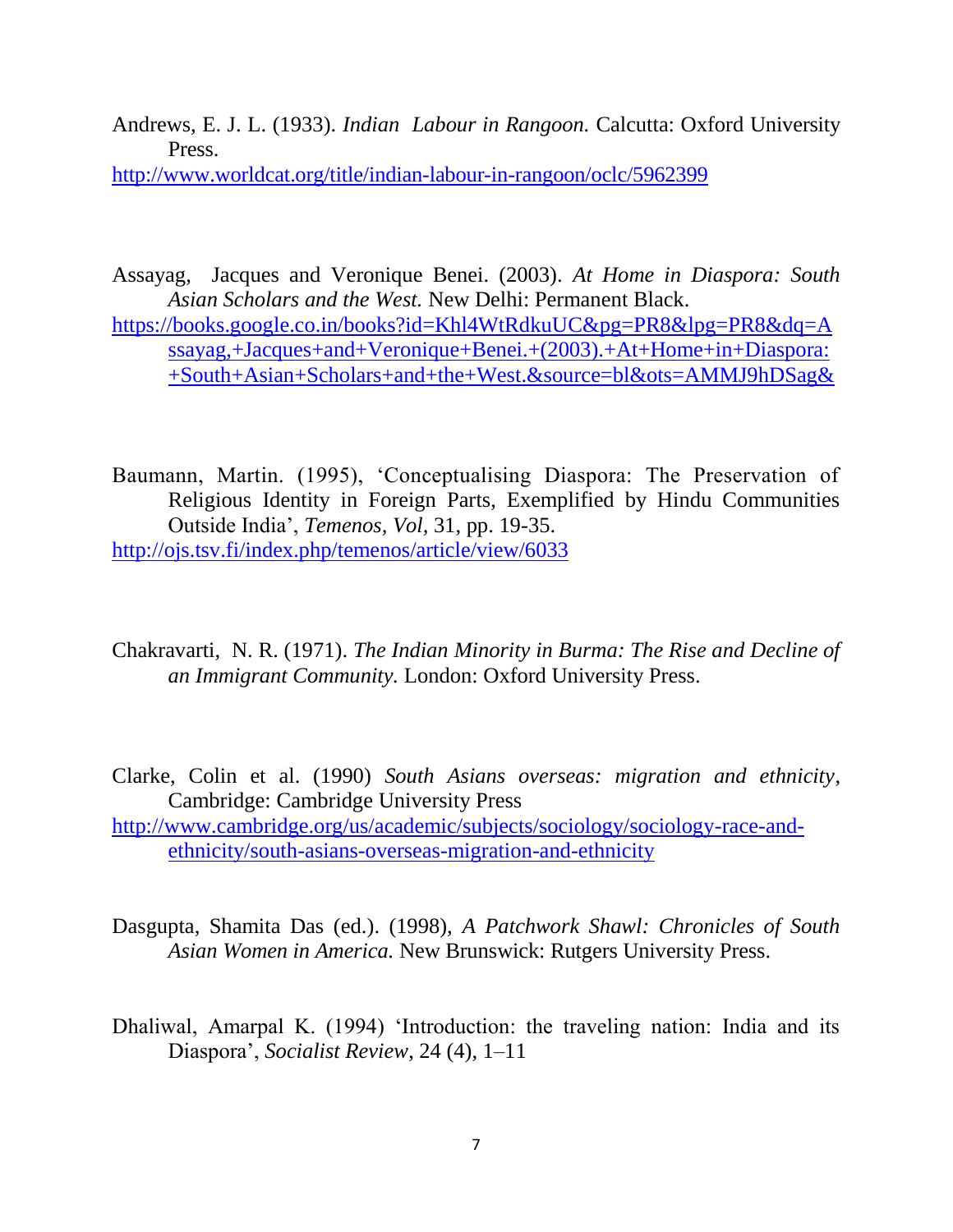- Dusenbery, Verne A. (1995) ‗A Sikh Diaspora' in Peter van der Veer (ed.) *Nation and migration: the politics of space in the South Asian Diaspora*, Philadelphia: University of Pennsylvania Press, 17–42
- Fargues, Philippe and Scientific Working Group on India—EU Migration (2011). *India—EU Mobility: Where it Stands and the Way*  Florence: Robert Schuman Centre for Advanced Studies, European University Institute.

<http://www.india-eu-migration.eu/publications/>

Gupta, Sangeeta. (1999), *Emerging Voices: South Asian American Women Redefine Self Family and Community.* New Delhi: Sage Publications. [http://www.amazon.com/Emerging-Voices-American-Redefine-](http://www.amazon.com/Emerging-Voices-American-Redefine-Community/dp/0761992952)[Community/dp/0761992952](http://www.amazon.com/Emerging-Voices-American-Redefine-Community/dp/0761992952)

- Jain, Prakash, C (1982). 'Indians Abroad: A Current Population Estimate', *Economic and Political Weekly,* 17 (8): 299-304. [http://www.epw.in/special-articles/indians-abroad-current-population](http://www.epw.in/special-articles/indians-abroad-current-population-estimate.html)[estimate.html](http://www.epw.in/special-articles/indians-abroad-current-population-estimate.html)
- Jain, Prakash, C (1990). *Racial Discrimination against Overseas Indians: A Class Analysis,* New Delhi: Concept Publishing Company. <http://www.conceptpub.com/servlet/Getbiblio?bno=00000221>
- Jain, Ravindra K. (1970), *South Indians on the Plantation Frontier in Malaya.*  New Haven: Yale University Press.

[http://www.abebooks.com/9780300012002/South-Indians-Plantation-Frontier-](http://www.abebooks.com/9780300012002/South-Indians-Plantation-Frontier-Malaya-0300012004/plp)[Malaya-0300012004/plp](http://www.abebooks.com/9780300012002/South-Indians-Plantation-Frontier-Malaya-0300012004/plp)

Jain, Ravindra K. (1993), *Indian Communities Abroad.* New Delhi: Manohar. https://books.google.co.in/books/about/Indian\_communities\_abroad.html?id=zXJu AAAAMAAJ&redir\_esc=y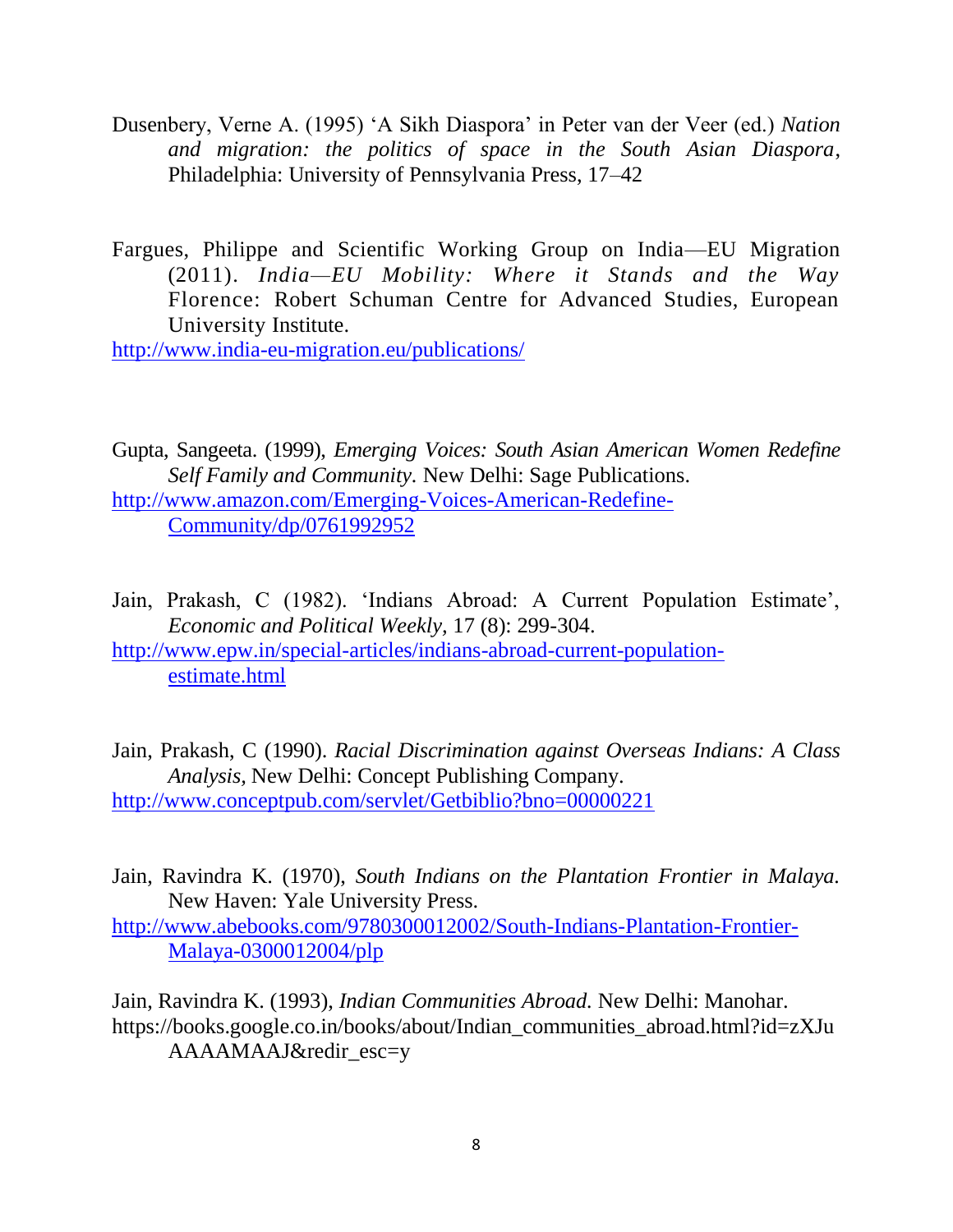- Jayaram, N. (2000), "The Dynamics of Language in Indian Diaspora', *Sociological Bulletin,* 49(1):41-62 (Reprinted in 2004, N. Jayaram (ed.), *The Indian Diaspora: Dynamics of Migration,* New Delhi: Sage Publications, pp. 147- 71).
- [https://books.google.co.in/books?id=Dxlv5MFgEAEC&pg=PA4&lpg=PA4&dq=](https://books.google.co.in/books?id=Dxlv5MFgEAEC&pg=PA4&lpg=PA4&dq=N.+Jayaram+The+Indian+Diaspora:+Dynamics+of+Migration,&source=bl) [N.+Jayaram+The+Indian+Diaspora:+Dynamics+of+Migration,&source=bl](https://books.google.co.in/books?id=Dxlv5MFgEAEC&pg=PA4&lpg=PA4&dq=N.+Jayaram+The+Indian+Diaspora:+Dynamics+of+Migration,&source=bl)
- N. Jayaram and Yogesh Atal (eds), *The Indian Diaspora: Dynamics of Migration,* pp.15-43. Delhi: Sage Publications.
- [https://books.google.co.in/books?id=Dxlv5MFgEAEC&pg=PA4&lpg=PA4&dq=](https://books.google.co.in/books?id=Dxlv5MFgEAEC&pg=PA4&lpg=PA4&dq=N.+Jayaram+The+Indian+Diaspora:+Dynamics+of+Migration,&source=bl) [N.+Jayaram+The+Indian+Diaspora:+Dynamics+of+Migration,&source=bl](https://books.google.co.in/books?id=Dxlv5MFgEAEC&pg=PA4&lpg=PA4&dq=N.+Jayaram+The+Indian+Diaspora:+Dynamics+of+Migration,&source=bl)
- Khadria, Binod. 2009. *India Migration Report* 2009: *Past, Present and the Future.* New Delhi: Cambridge University Press.
- [https://books.google.co.in/books/about/India\\_Migration\\_Report\\_2009.html?id=zxf](https://books.google.co.in/books/about/India_Migration_Report_2009.html?id=zxfWSAAACAAJ) **[WSAAACAAJ](https://books.google.co.in/books/about/India_Migration_Report_2009.html?id=zxfWSAAACAAJ)**
- Kondapi, C. 1951. *Indians Overseas: 1838-1949.* Madras: Oxford University Press.
- Koshy, Susan and S. Radhakrishnan. 2008. *Transnational South Asians: The Making of a Neo-Diaspora.* New Delhi: Oxford University Press. [https://global.oup.com/academic/product/transnational-south-asians-](https://global.oup.com/academic/product/transnational-south-asians-9780195695892?cc=in&lang=en&)[9780195695892?cc=in&lang=en&](https://global.oup.com/academic/product/transnational-south-asians-9780195695892?cc=in&lang=en&)
- Lal, Brij V., Peter Reeves and Rajesh Rai (eds.) (2006) *The encyclopedia of the Indian Diaspora*, Singapore: Editions Didier Millet in association with National University of Singapore

<http://www.amazon.in/The-Encyclopedia-Indian-Diaspora-Brij/dp/0824831462>

Lall, Marie-Carine. (2001), *India's Missed Opportunity: India's Relationship with the Non-Resident Indians.* Aldershot, Hampshire: Ashgate Publishing Limited.

[https://books.google.co.in/books/about/India\\_s\\_Missed\\_Opportunity.html?id=gW4](https://books.google.co.in/books/about/India_s_Missed_Opportunity.html?id=gW4fAAAAMAAJ&redir_esc=y)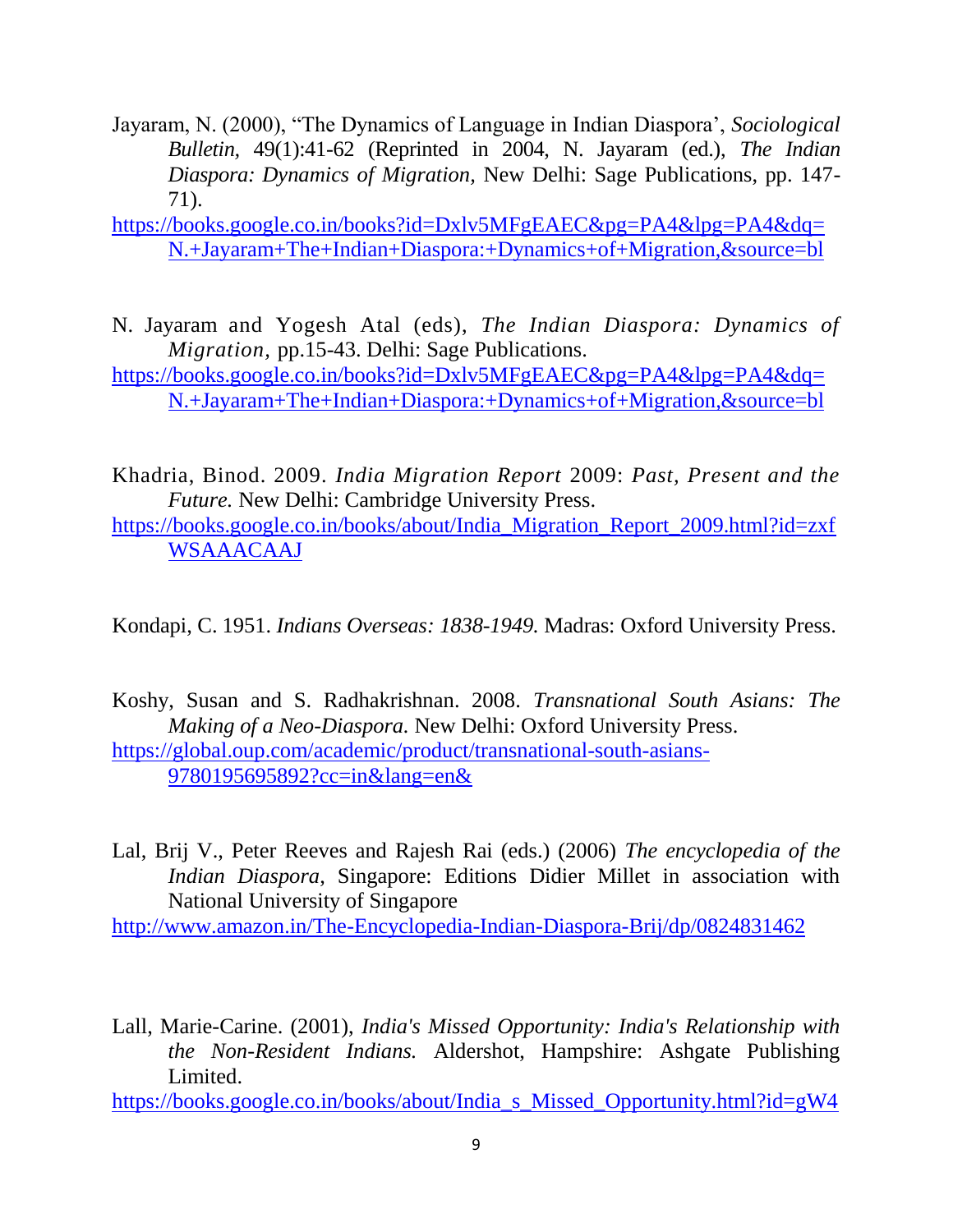[fAAAAMAAJ&redir\\_esc=y](https://books.google.co.in/books/about/India_s_Missed_Opportunity.html?id=gW4fAAAAMAAJ&redir_esc=y)

- Leonard, Karen. (2007), *Locating Home: India's Hyderabadis Abroad.* California: Stanford University Press. <http://www.sup.org/books/title/?id=5881>
- Maira, Sunaina and Rajni Srikanth (eds). (1996), *Contours of the Heart: South Asians Map North America.* New York: The Asian American Writers' Workshop.
- Mohammad-Arif, Aminah (2002). *Salaam America: A Study of Indian Islam in the United States.* London: Anthem Press.

[http://www.chegg.com/textbooks/salaam-america-1st-edition-9781843310099-](http://www.chegg.com/textbooks/salaam-america-1st-edition-9781843310099-1843310090) [1843310090](http://www.chegg.com/textbooks/salaam-america-1st-edition-9781843310099-1843310090)

Mohanty, Chandra Talpade. (1993), ‗Defining Genealogies: Reflections on Being South Asian in North America', in The Women of South Asian Descent Collective (eds), *Our Feet Walk the Sky: Women of the South Asian Diaspora.*  San Francisco: Aunt Lute Press, pp. 351-8.

http://www.amazon.in/Our-Feet-Walk-Sky-Diaspora/dp/187996032X

Parekh, Bhikhu (1994) 'Some reflections on the Hindu Diaspora', *New Community*, 20 (4), 603–20

[http://www.tandfonline.com/doi/abs/10.1080/1369183X.1994.9976456#.Vc2CgP](http://www.tandfonline.com/doi/abs/10.1080/1369183X.1994.9976456#.Vc2CgPmqqko) [mqqko](http://www.tandfonline.com/doi/abs/10.1080/1369183X.1994.9976456#.Vc2CgPmqqko)

- Parvati Raghuram, Ajaya Kumar Sahoo, Brij Maharaj and Dave Sangha (eds), *Tracing an Indian Diaspora: Contexts, Memories, Representations,* pp. 1- 20. New Delhi: Sage Publications.
- https://us.sagepub.com/en-us/nam/tracing-an-indian-diaspora/book233253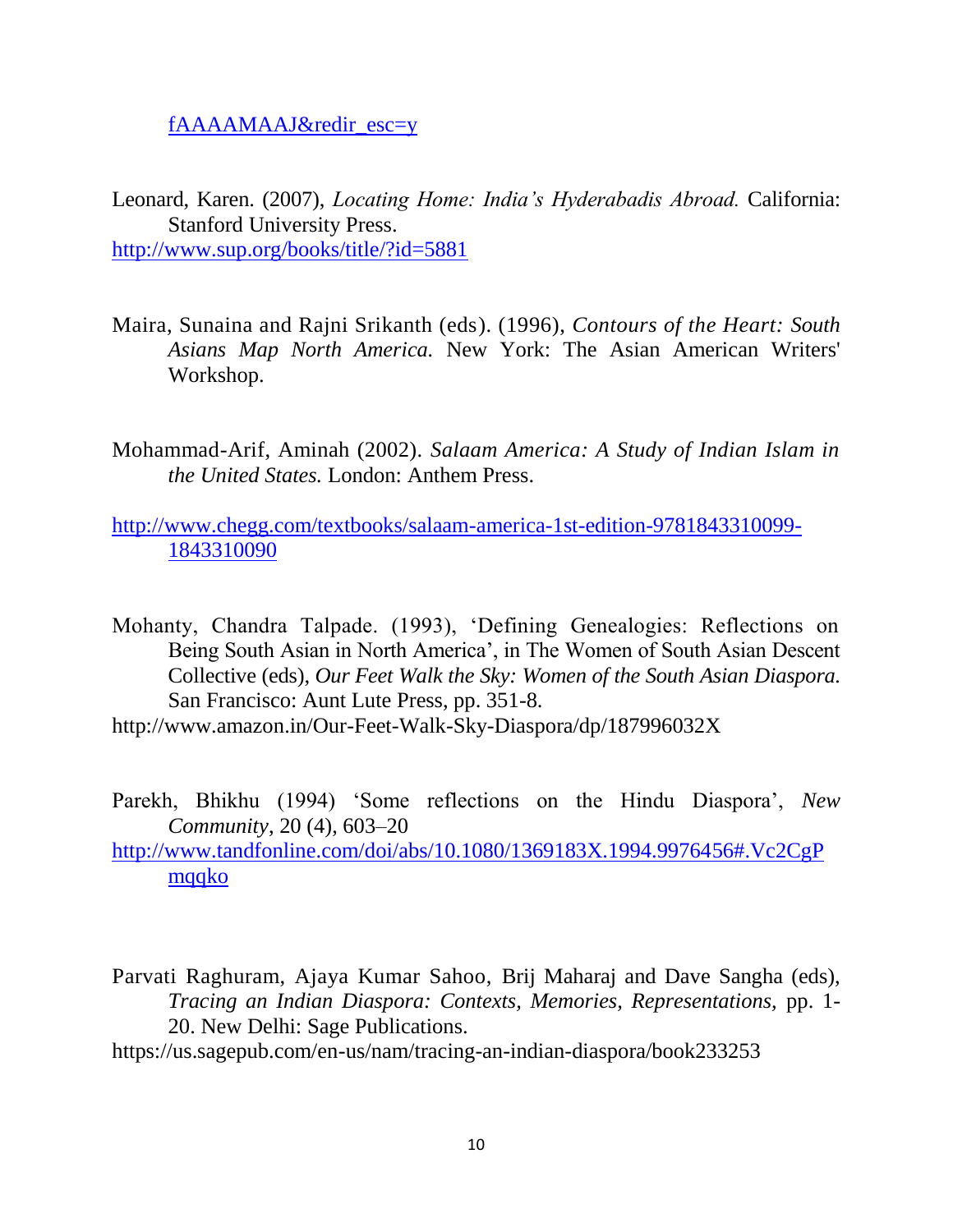Percot, Marie (2006) "Indian Nurses in the Gulf: Two Generations of Female Migration", South Asia Research, Vol. 26 (1), pp. 41-62 <https://hal.archives-ouvertes.fr/halshs-00004458/document>

Peach, Ceri (1994) 'Three phases of South Asian emigration' in Judith M. Brown and Rosemary Foot (eds) *Migration: the Asian experience*, New York: St Martin's Press in association with St Antony's College, Oxford, 38–55 <http://www.popline.org/node/304528>

Puwar, Nirmal and Parvati Raghuram (eds). (2003)*South Asian Women in the Diaspora.* Oxford and New York: Berg.

<http://www.amazon.com/South-Asian-Women-Diaspora-Nirmal/dp/1859736025>

Rajan, S. Irudaya (ed.). 2010. *Governance and Labour Migration: India Migration Report 2010.* New Delhi: Routledge.

<http://www.amazon.in/India-Migration-Report-2010-Governance/dp/0415570182>

Rajan, S Irudaya and D Narayana (2012) "The Financial Crisis in the Gulf and its Impact on South Asian Migration", in Ibrahim Sirkeci, Jeffrey H Cohen and Dilip Ratha (eds.) *Migration and Remittances during the Global Financial Crisis and Beyond*, Washington DC, The World Bank <http://elibrary.worldbank.org/doi/abs/10.1596/978-0-8213-8826-6>

Rajan, S Irudaya and Sukendaran S (2010) "Understanding Female Migration: Experience of House Maids", in Rajan S Irudaya (ed) *Governance and Labour Migration: Indian Migration Report*, Routledge: New Delhi,pp.182-196 <http://www.amazon.in/India-Migration-Report-2010-Governance/dp/0415570182>

Rajan, S Irudaya and K C Zacharia (eds) (2012) *Kerala's Demographic Future: Issues and Policy Option*, New Delhi: Academic Foundation [http://www.amazon.in/Keralas-Demographic-Future-Issues-](http://www.amazon.in/Keralas-Demographic-Future-Issues-Options/dp/8171887864)[Options/dp/8171887864](http://www.amazon.in/Keralas-Demographic-Future-Issues-Options/dp/8171887864)

Rayaprol, Aparna. (1997), *Negotiating Identities: Women in the Indian Diaspora.*  New Delhi: Oxford University Press. [http://www.amazon.in/Negotiating-Identities-Indian-Diaspora-](http://www.amazon.in/Negotiating-Identities-Indian-Diaspora-Studies/dp/0195641515)[Studies/dp/0195641515](http://www.amazon.in/Negotiating-Identities-Indian-Diaspora-Studies/dp/0195641515)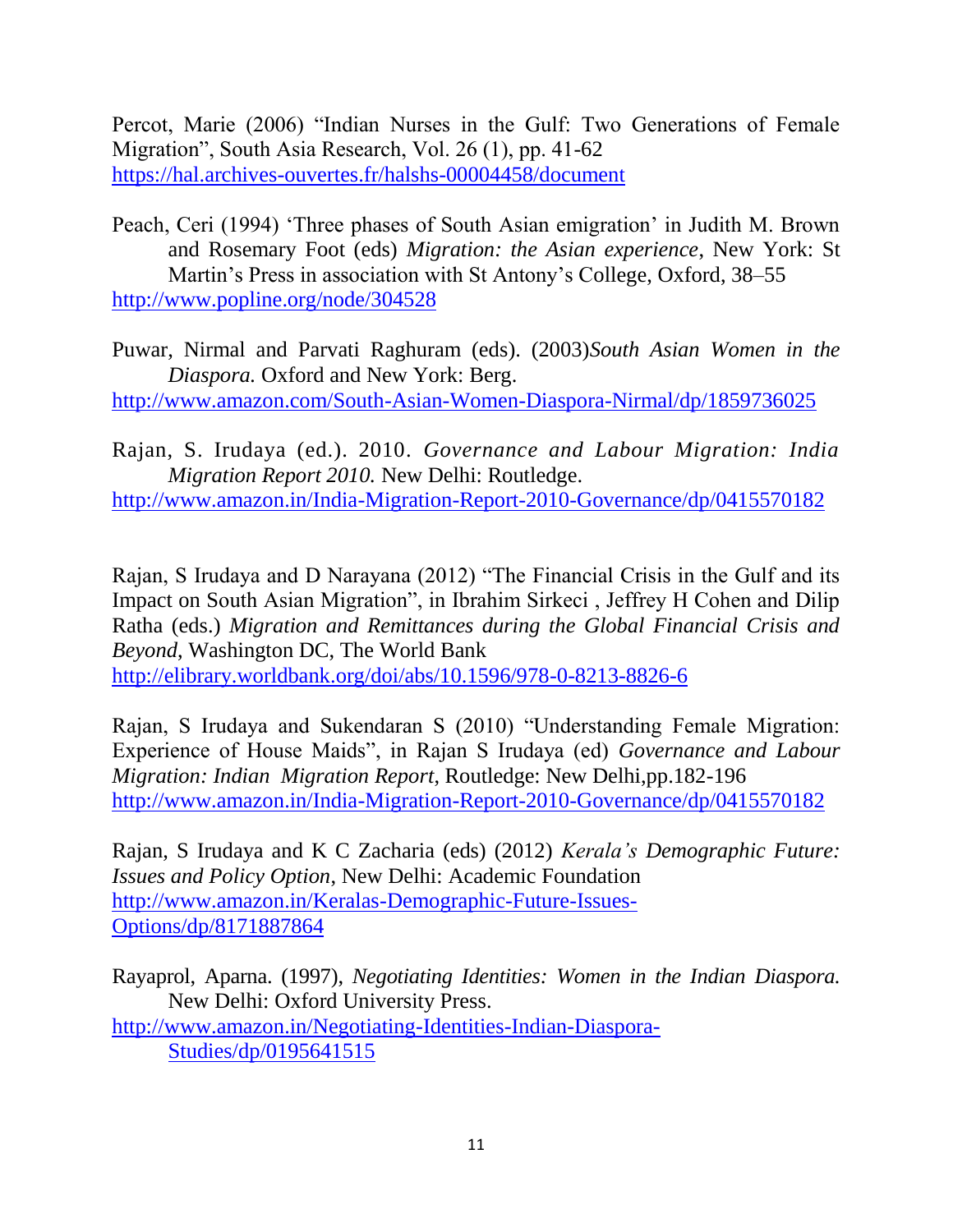Rayaprol, Aparna. (2001), "Can You Talk Indian?": Shifting Notions of Community and Identity in the Indian Diaspora', in Surinder Singh Jodhka (ed.), *Community and Identities in South Asia.* New Delhi: Sage Publications, pp. 163-90.

Safran, William, Ajaya Kumar Sahoo and Brij V. Lal(2009). *Transnational Migration: The Indian Diaspora.* New Delhi: Routledge. [http://www.amazon.com/Transnational-Migrations-The-Indian-](http://www.amazon.com/Transnational-Migrations-The-Indian-Diaspora/dp/0415483220)[Diaspora/dp/0415483220](http://www.amazon.com/Transnational-Migrations-The-Indian-Diaspora/dp/0415483220)

- Saha, P (1970). *Emigration of Indian Labour, 1838-1900.* Delhi: Peoples Publishing House.
- Shankar, Lavina Dhingra. (1998), 'The Limits of (South Asian) Names and Labels: Post-Colonial or Asian American?', in Lavina Dhingra Shankar and Rajni Srikanth (eds), *A Part, Yet Apart: South Asians in North America.*  Philadelphia: Temple University Press, pp. 49-66.

<http://www.amazon.com/Part-Yet-Apart-America-American/dp/156639578X>

Shukla, Sandhya. (2001), ‗Location for South Asian Diasporas', *Annual Review of Anthropology* Vol. 30, pp. 551-72.

Shukla, Sandhya. (2005), *India Abroad: Diasporic Cultures of Postwar America and England.* New Delhi: Orient Longman. <http://www.jstor.org/stable/3069228>

Singh, Anand. 2007. *Indian Diaspora: The 21st century—Migration, Change, and Adaptation.* Delhi: Kamla-Raj Enterprises.

[https://books.google.co.in/books/about/Indian\\_Diaspora.html?id=YgpuAAAAMA](https://books.google.co.in/books/about/Indian_Diaspora.html?id=YgpuAAAAMAAJ&redir_esc=y) [AJ&redir\\_esc=y](https://books.google.co.in/books/about/Indian_Diaspora.html?id=YgpuAAAAMAAJ&redir_esc=y)

Sinha-Kerkhoff, Kathinka and Ellen Bal (2004). 'Eternal Call of the Ganga: Reconnecting with People of Indian Origin in Surinam', *Economic and Political Weekly,* 38 (11): 4008-21. <http://www.jstor.org/stable/4414049>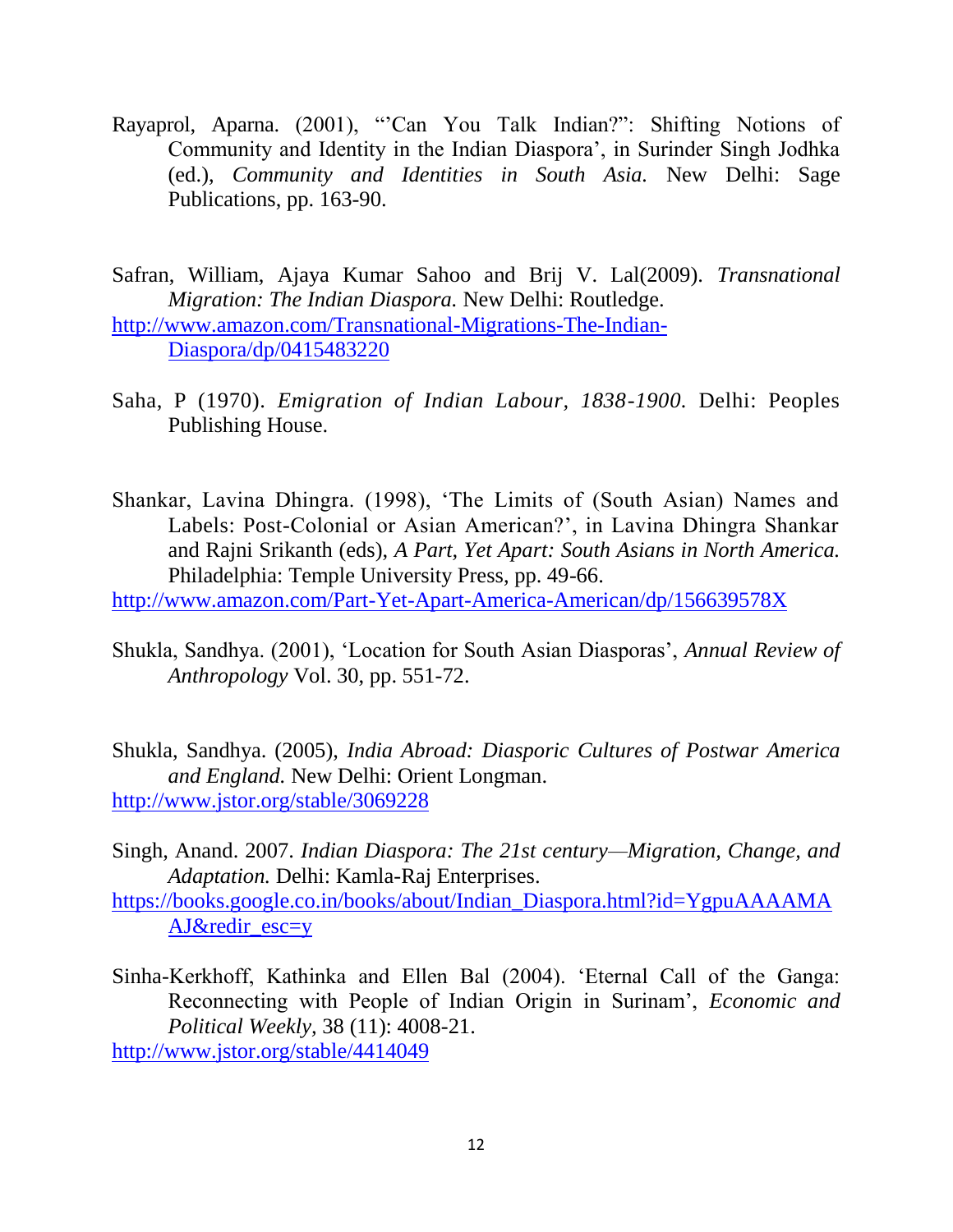*Sociological Bulletin.* (1989), Special Issue on 'Indians Abroad' (Guest ed.: S.L. Sharma), 38(1).

Takhar, Shaminder. (2003), 'South Asian Women and the Question of Political Organization', in Nirmal Puwar and Parvati Raghuram (eds), *South Asian Women in the Diaspora.* Oxford and New York: Berg, pp. 215-27. <http://www.amazon.com/South-Asian-Women-Diaspora-Nirmal/dp/1859736025>

Tatla, Darshan Singh (1993) 'The politics of homeland: a study of ethnic linkages and political mobilisation amongst Sikhs in Britain and North America', Ph.D. thesis, University of Warwick

<http://wrap.warwick.ac.uk/36072/>

Therwath, Ingrid. 2011. 'The Indian State and the Diaspora: Towards a New Political Model' in Eric Leclerc (ed.), *Political Models and Actors of the Indian Diaspora, pp.* 185-201. New Delhi: Manohar.

http://www.researchgate.net/publication/261876245 International and transnation [al\\_political\\_actors.\\_Cases\\_studies\\_from\\_the\\_Indian\\_diaspora](http://www.researchgate.net/publication/261876245_International_and_transnational_political_actors._Cases_studies_from_the_Indian_diaspora)

- Thiara, Ravi (1995) 'Indian indentured workers in Mauritius, Natal and Fiji' in Robin Cohen (ed.) *The Cambridge survey of world migration*, Cambridge: Cambridge University Press, 63–8
- [http://www.cambridge.org/us/academic/subjects/sociology/demography-social](http://www.cambridge.org/us/academic/subjects/sociology/demography-social-statistics/cambridge-survey-world-migration)[statistics/cambridge-survey-world-migration](http://www.cambridge.org/us/academic/subjects/sociology/demography-social-statistics/cambridge-survey-world-migration)
- Tinker, Hugh (1974) *A new system of slavery: the export of Indian labour overseas*, 1830– 1920, London: Oxford University Press for the Institute of Race Relations

[Https://books.google.co.in/books/about/A\\_new\\_system\\_of\\_slavery.html?id=XDbE](https://books.google.co.in/books/about/A_new_system_of_slavery.html?id=XDbEAAAAIAAJ&redir_esc=y) [AAAAIAAJ&redir\\_esc=y](https://books.google.co.in/books/about/A_new_system_of_slavery.html?id=XDbEAAAAIAAJ&redir_esc=y)

Tinker, Hugh (1977) *The Banyan tree: overseas emigrants from India*, Pakistan and Bangladesh, Oxford: Oxford University Press [http://www.amazon.in/Banyan-Tree-Overseas-Emigrants-](http://www.amazon.in/Banyan-Tree-Overseas-Emigrants-Bangladesh/dp/0192159461)[Bangladesh/dp/0192159461](http://www.amazon.in/Banyan-Tree-Overseas-Emigrants-Bangladesh/dp/0192159461)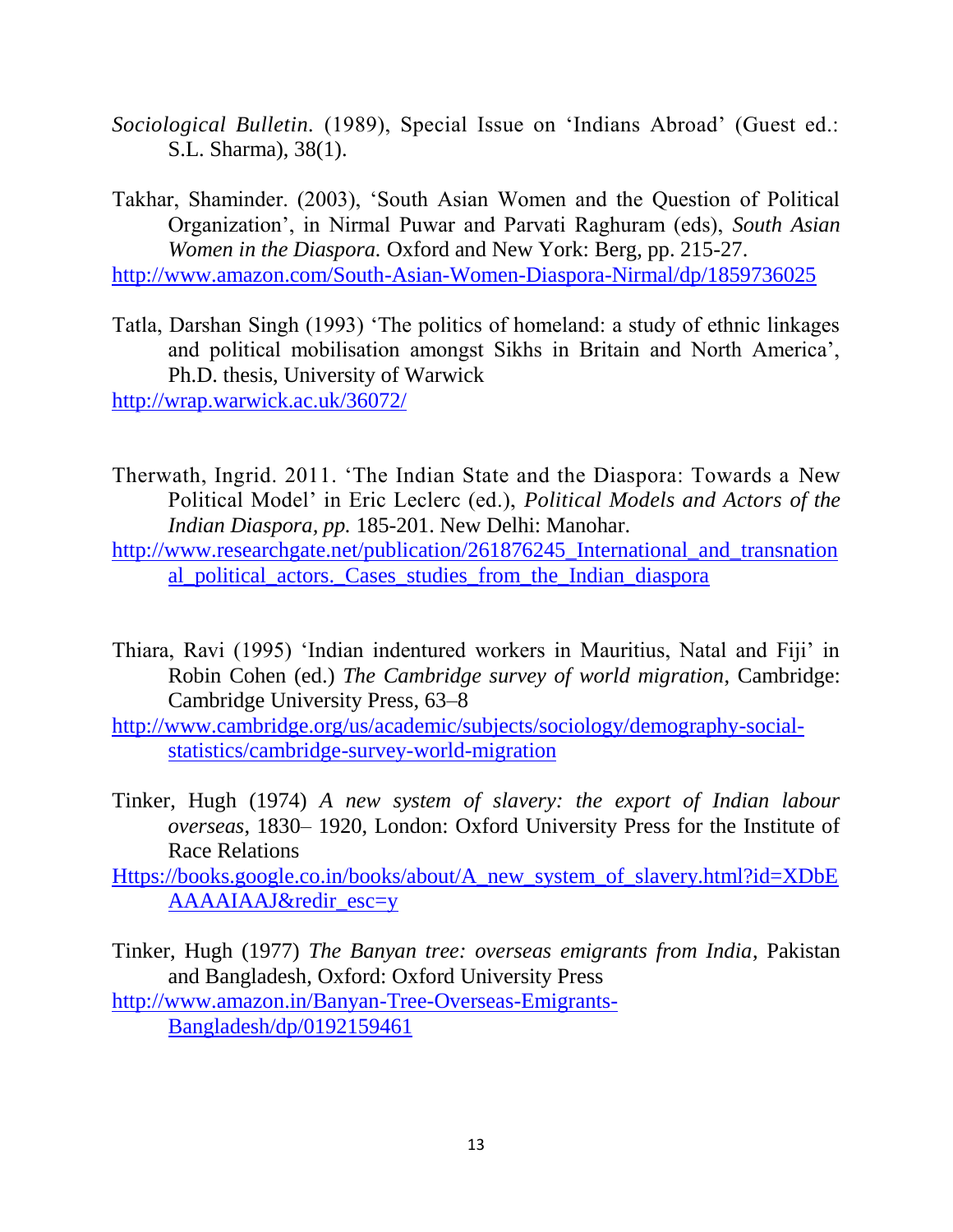Tinker, Hugh. 1976. *Separate and Unequal: India and the Indians in the British Common-wealth: 1920-1950.* Vancouver: University of British Columbia Press.

[http://www.amazon.com/Separate-Unequal-Indians-Commonwealth-1920-](http://www.amazon.com/Separate-Unequal-Indians-Commonwealth-1920-1950/dp/0774800461) [1950/dp/0774800461](http://www.amazon.com/Separate-Unequal-Indians-Commonwealth-1920-1950/dp/0774800461)

Van der Veer, Peter. 1995. *Nation and Migration: the Politics of Space in the South Asian Diaspora.* Philadelphia: Pennsylvania University Press. [http://www.amazon.in/Nation-Migration-Politics-Diaspora-](http://www.amazon.in/Nation-Migration-Politics-Diaspora-Seminar/dp/0812232593)

[Seminar/dp/0812232593](http://www.amazon.in/Nation-Migration-Politics-Diaspora-Seminar/dp/0812232593)

Visram, Rozina (1986) *Ayahs, lascars and princes: Indians in Britain*, 1700–1947, London: Pluto Press <http://www.amazon.in/Ayahs-Lascars-Princes-Indians-1700-1947/dp/0745300723>

Zachariah, K. C. and S. Irudaya Rajan. (2008). 'Migration, Remittances and Employment: Short-term Trends and Long-term Implications', CDS Working Paper 395, Centre for Development Studies, Thiruvananthapuram [http://econpapers.repec.org/paper/indcdswpp/395.htm.](http://econpapers.repec.org/paper/indcdswpp/395.htm)

Zachariah, K. C. and S. Irudaya Rajan. (2009). *Migration and Development: The Kerala Experience.* New Delhi: Danish Publishers. [http://www.amazon.com/Migration-Development-The-Kerala-](http://www.amazon.com/Migration-Development-The-Kerala-Experience/dp/8189654616)[Experience/dp/8189654616](http://www.amazon.com/Migration-Development-The-Kerala-Experience/dp/8189654616)

Zachariah, K. C. and S. Irudaya Rajan (2010) .'Impact of the Global Recession on Migration and Remittances in Kerala: New Evidences from the Return Migration Survey (RMS) 2009', CDS Working Paper 432, Centre for Development Studies, Thiruvananthapuram.

[http://opendocs.ids.ac.uk/opendocs/bitstream/handle/123456789/3159/wp432.pdf?](http://opendocs.ids.ac.uk/opendocs/bitstream/handle/123456789/3159/wp432.pdf?sequence=1) [sequence=1](http://opendocs.ids.ac.uk/opendocs/bitstream/handle/123456789/3159/wp432.pdf?sequence=1)

Zachariah, K. C. and S. Irudaya Rajan. (2010)*Diasporas in Kerala's Development.*  New Delhi: Daanish Publishers. <http://grfdt.com/PublicationDetails.aspx?Type=Book%20Review&TabId=26>

Zachariah, K. C., E. T. Mathew and S. Irudaya Rajan. (2003). *Dynamics of Migration in Kerala: Dimensions, Consequences.* Hyderabad: Orient Longman.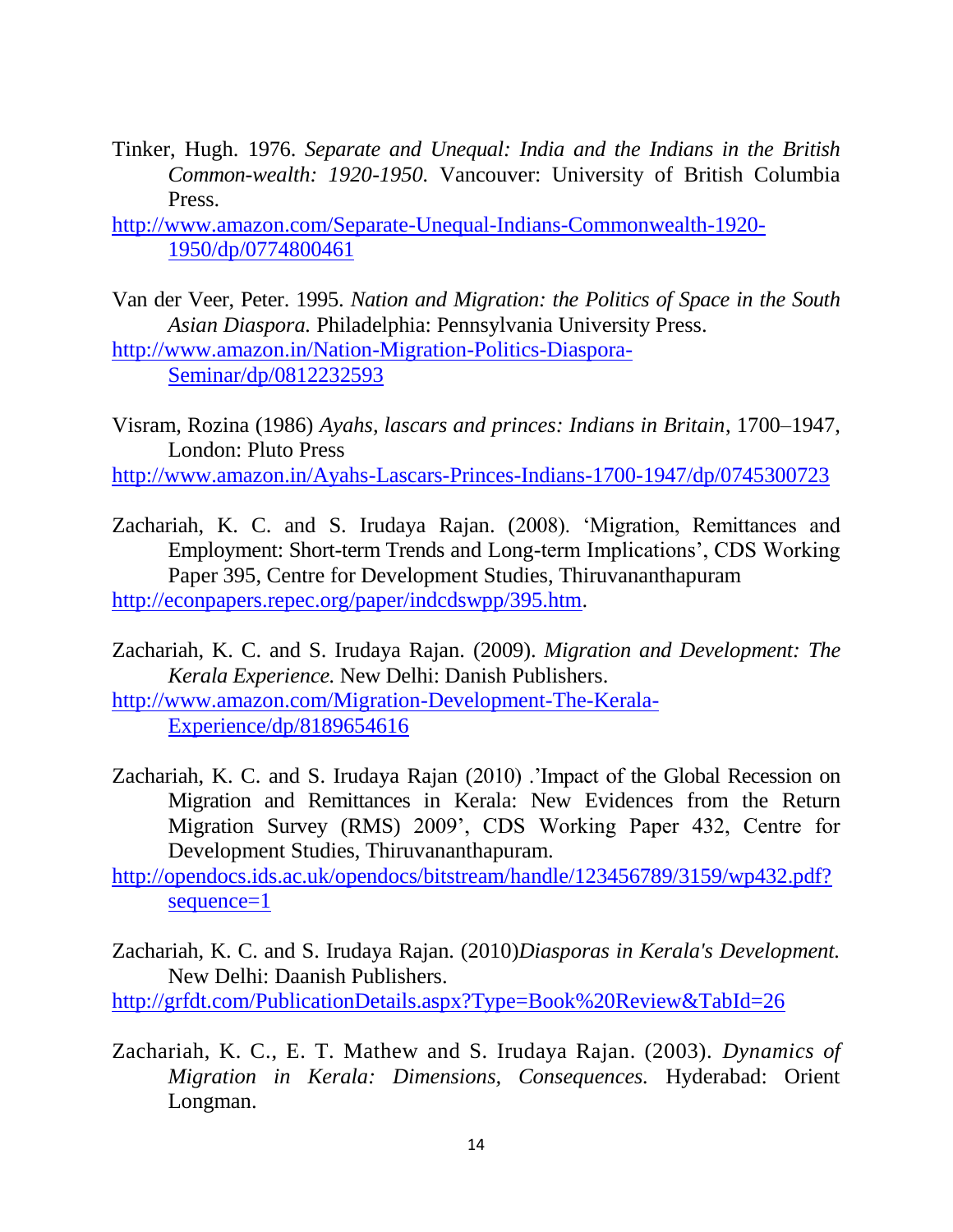[https://books.google.co.in/books/about/Dynamics\\_of\\_Migration\\_in\\_Kerala.html?i](https://books.google.co.in/books/about/Dynamics_of_Migration_in_Kerala.html?id=D497alRZPcoC&redir_esc=y) [d=D497alRZPcoC&redir\\_esc=y](https://books.google.co.in/books/about/Dynamics_of_Migration_in_Kerala.html?id=D497alRZPcoC&redir_esc=y)

Zachariah, K. C., K. P. Kannan and S. Irudaya Rajan (eds). 2002. *Kerala's Gulf Connection: CDS Studies on International Labour Migration from Kerala State in India.* Thiruvananthapuram

<http://www.jstor.org/stable/3591830>

Zachariah, K. C., P. R. Gopinathan Nair and Irudaya Rajan(2006.)*Return Emigrants in Kerala: Welfare, Rehabilitation and Development.* New Delhi:Manohar.

[https://books.google.co.in/books/about/Return\\_Emigrants\\_in\\_Kerala.html?id=xVi](https://books.google.co.in/books/about/Return_Emigrants_in_Kerala.html?id=xVi_VuBNHpUC) [\\_VuBNHpUC](https://books.google.co.in/books/about/Return_Emigrants_in_Kerala.html?id=xVi_VuBNHpUC)

- Arasaratnam, S. 1970. *Indians in Malaysia and Singapore.* Bombay: Oxford University Press.
- [https://books.google.co.in/books/about/Indians\\_in\\_Malaysia\\_and\\_Singapore.html?id](https://books.google.co.in/books/about/Indians_in_Malaysia_and_Singapore.html?id=I8UeAAAAIAAJ&redir_esc=y)  $=$ I8UeAAAAIAAJ&redir\_esc $=$ y
- Collins, Elizabeth Fuller. (1997), *Pierced by Murugan's Lance: Ritual, Power, and Moral Redemption among Malaysian Hindus.* DeKalb, IL: Northern Illinois University Press.

[http://www.amazon.com/Pierced-Murugans-Lance-Redemption-](http://www.amazon.com/Pierced-Murugans-Lance-Redemption-Malaysian/dp/0875802230)[Malaysian/dp/0875802230](http://www.amazon.com/Pierced-Murugans-Lance-Redemption-Malaysian/dp/0875802230)

- Datt, Krishna (1994) 'Indo-Fijian concerns' *in Report on consultation on Fiji's constitutional review, Suva*, Fiji: International Alert and the School of Social and Economic Development, University of South Pacific, 89–91
- Gillion, K. L. (1956). ‗The Sources of Indian Emigration to Fiji', *Population Studies,* 10 (2): 139-57.

[http://www.tandfonline.com/doi/abs/10.1080/00324728.1956.10404536?journalCo](http://www.tandfonline.com/doi/abs/10.1080/00324728.1956.10404536?journalCode=rpst20#.Vc2KQPmqqko) [de=rpst20#.Vc2KQPmqqko](http://www.tandfonline.com/doi/abs/10.1080/00324728.1956.10404536?journalCode=rpst20#.Vc2KQPmqqko)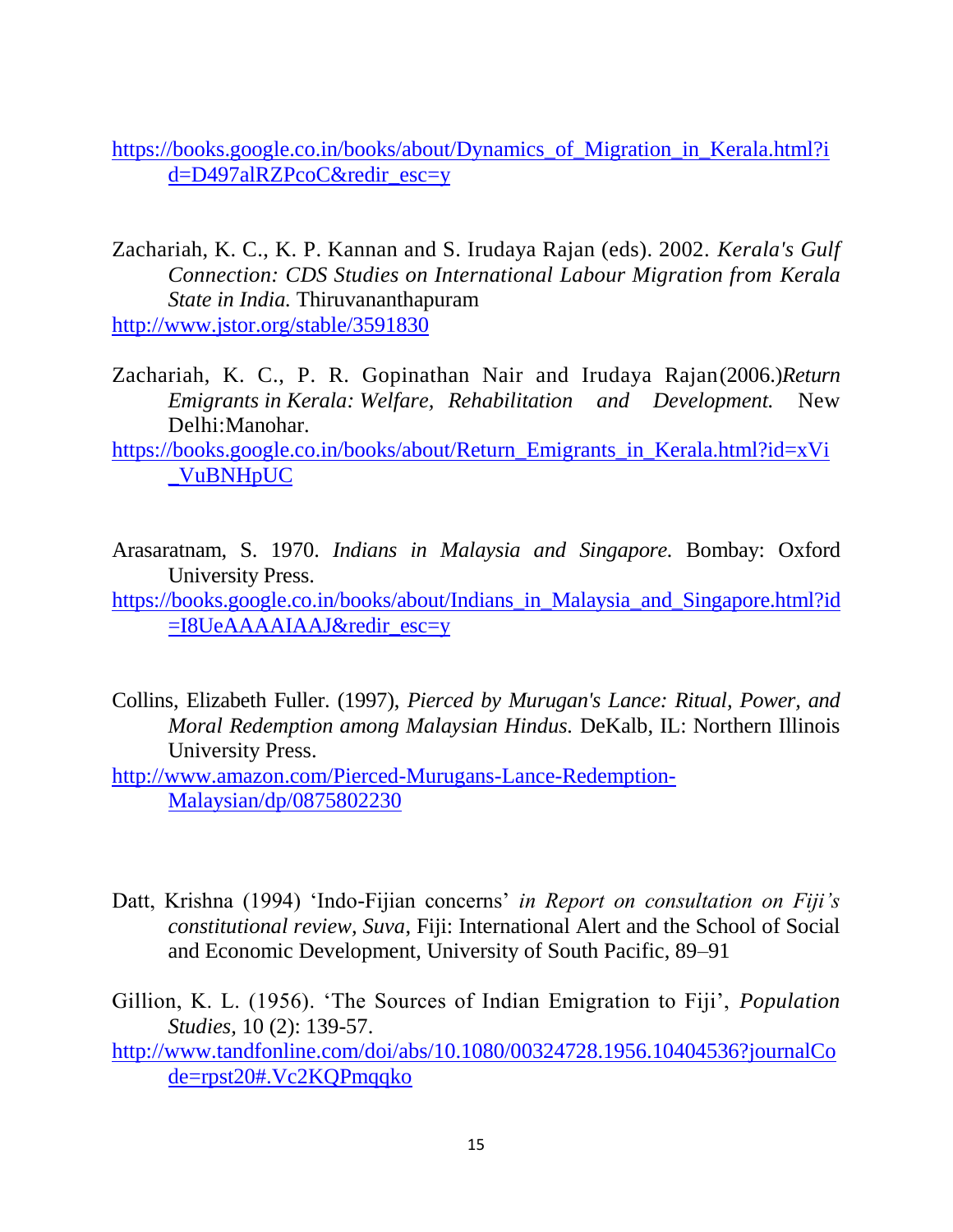- Gillion, K. L. (1962). *Fiji's Indian Migrants: A History to the End of Indenture in 1920.* Melbourne: Oxford University Press.
- [http://journals.cambridge.org/action/displayAbstract?fromPage=online&aid=58643](http://journals.cambridge.org/action/displayAbstract?fromPage=online&aid=5864332) [32](http://journals.cambridge.org/action/displayAbstract?fromPage=online&aid=5864332)
- Jain, R. K. 1970. *South Indians on the Plantation Frontier in Malaya.* New Haven: Yale University Press.

<http://www.amazon.in/Indians-Plantation-Frontier-Malaya-S-East/dp/0300012004>

Kelly, John D. (1995) 'Bhakti and postcolonial politics: Hindu missions to Fiji' in Peter van der Veer (ed.) *Nation and migration: the politics of space in the South Asian diaspora*, Philadelphia: University of Pennsylvania Press,

[http://www.amazon.in/Nation-Migration-Politics-Diaspora-](http://www.amazon.in/Nation-Migration-Politics-Diaspora-Seminar/dp/0812232593)[Seminar/dp/0812232593](http://www.amazon.in/Nation-Migration-Politics-Diaspora-Seminar/dp/0812232593)

- Kesavapany, K.A and Palanisamy Ramasamy. (2008). *Rising and Indian Communities in East Asia.* Singapore: Institute of Southeast Asian Studies.
- https://books.google.co.in/books?id=39lJz\_L4MdUC&pg=PR15&lpg=PR15&dq= Rising+and+Indian+Communities+in+East+Asia.&source=bl&ots=
- Lal, B. V. 1983. *Girmitiyas: The Origins of the Fiji Indians.* Canberra: Journal of Pacific History.

<http://www.amazon.com/Girmitiyas-The-origins-Fiji-Indians/dp/0959547738>

Lal, Victor (1990) 'The Fiji Indians: marooned at home' in Colin Clarke et al. (eds) *South Asians overseas: migration and ethnicity*, Cambridge: Cambridge University Press, 113–30

[http://www.cambridge.org/us/academic/subjects/sociology/sociology-race-and](http://www.cambridge.org/us/academic/subjects/sociology/sociology-race-and-ethnicity/south-asians-overseas-migration-and-ethnicity/)[ethnicity/south-asians-overseas-migration-and-ethnicity\](http://www.cambridge.org/us/academic/subjects/sociology/sociology-race-and-ethnicity/south-asians-overseas-migration-and-ethnicity/)

Sandhu, K. S (1969). *Indians in Malaysia: Some Aspects of Their Immigration and Settlement: 1786-1957.* London: Cambridge University Press. <http://www.selectbooks.com.sg/getTitle.aspx?SBNum=054555>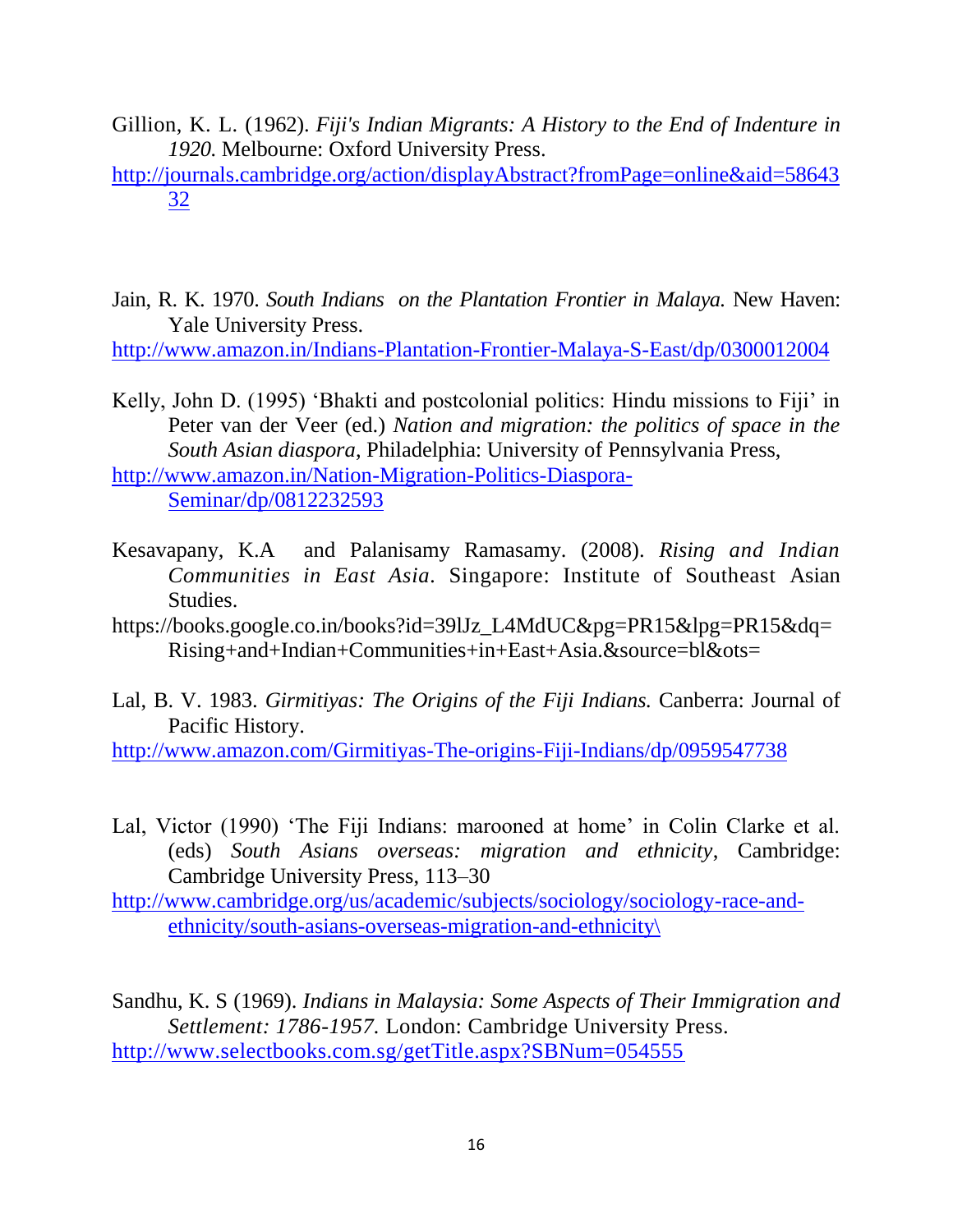Sinha, Vineeta. (2005), *A New God in the Diaspora? Muneeswaran Worship in Contemporary Singapore.* Singapore and Copenhagen: Singapore University Press and Nordic Institute of Asian Studies.

[http://www.amazon.in/New-God-Diaspora-Muneeswaran-](http://www.amazon.in/New-God-Diaspora-Muneeswaran-Contemporary/dp/9971693216)[Contemporary/dp/9971693216](http://www.amazon.in/New-God-Diaspora-Muneeswaran-Contemporary/dp/9971693216)

Allen, Jr. Calvin (1981) "The Indian Merchant Community of Masqat", *Bulletin of the School of Oriental and African Studies,* Vol. 44, No. 1, pp. 39-51

- Helweg, Arthur W. (1979) *Sikhs in England: the development of a migrant community*, Delhi: Oxford University Press [http://www.amazon.co.uk/Sikhs-England-Development-Migrant-](http://www.amazon.co.uk/Sikhs-England-Development-Migrant-Community/dp/0195618947)[Community/dp/0195618947](http://www.amazon.co.uk/Sikhs-England-Development-Migrant-Community/dp/0195618947)
- Israel, B. J. (1971) *The children of Israel: the Bene Israel of Bombay*, Oxford: Basil Blackwell
- Jain, Prakash, C (2001). *Indian Diaspora in West Asia : A Reader.* New Delhi : Manohar Publications <http://www.amazon.in/Indian-Diaspora-West-Asia-Reader/dp/8173047278>
- Jain, Prakash C. (2003), 'Culture and Economy in an "Incipient" Diaspora', in Bhikhu Parekh, Gurharpal Singh, and Steven Vertovec (eds), *Culture and Economy in the Indian Diaspora.* London: Routledge, pp. 102-22. [http://www.amazon.in/Culture-Diaspora-Routledge-Research-](http://www.amazon.in/Culture-Diaspora-Routledge-Research-Transnationalism/dp/0415270057)[Transnationalism/dp/0415270057](http://www.amazon.in/Culture-Diaspora-Routledge-Research-Transnationalism/dp/0415270057)

Mishra, Vijay (2007). *The Literature of the Indian Diaspora: Theorizing the Diasporic Imaginary.* New Delhi: Routledge. [http://www.amazon.in/The-Literature-Indian-Diaspora-](http://www.amazon.in/The-Literature-Indian-Diaspora-Postcolonial/dp/0415759692)[Postcolonial/dp/0415759692](http://www.amazon.in/The-Literature-Indian-Diaspora-Postcolonial/dp/0415759692)

Parekh, Bhikhu, Gurharpal Singh and Steven Vertovec (eds). 2003. *Culture and Economy in the Indian Diaspora.* London: Routledge. [http://www.amazon.in/Culture-Diaspora-Routledge-Research-](http://www.amazon.in/Culture-Diaspora-Routledge-Research-Transnationalism/dp/0415270057)